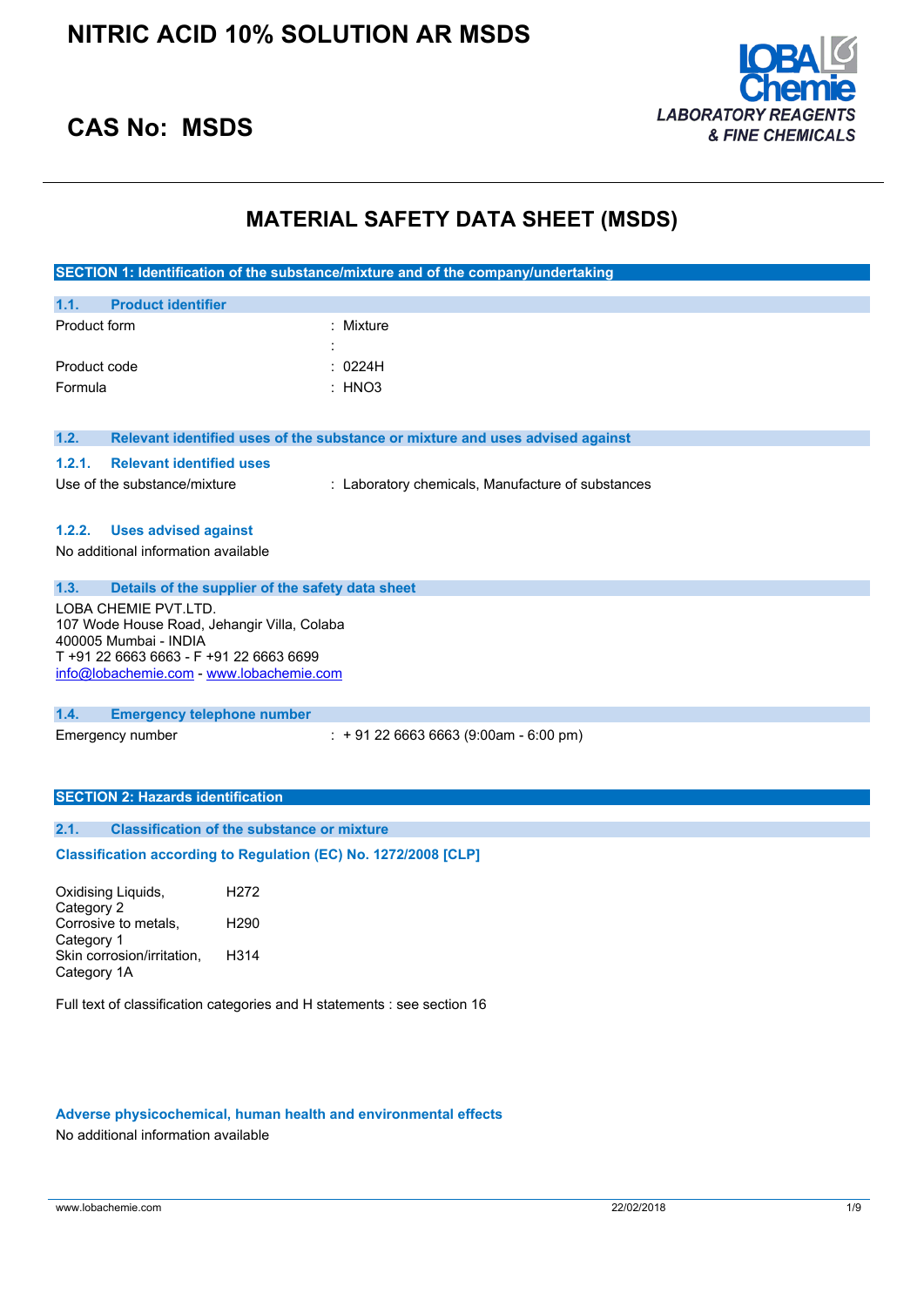Safety Data Sheet

| <b>Label elements</b><br>2.2.                                                         |                                                                                                                                                                                                                                                                                                                                                                                |
|---------------------------------------------------------------------------------------|--------------------------------------------------------------------------------------------------------------------------------------------------------------------------------------------------------------------------------------------------------------------------------------------------------------------------------------------------------------------------------|
| Labelling according to Regulation (EC) No. 1272/2008 [CLP]<br>Hazard pictograms (CLP) |                                                                                                                                                                                                                                                                                                                                                                                |
|                                                                                       | GHS03<br>GHS05                                                                                                                                                                                                                                                                                                                                                                 |
| Signal word (CLP)                                                                     | : Danger                                                                                                                                                                                                                                                                                                                                                                       |
| Hazard statements (CLP)                                                               | $\therefore$ H272 - May intensify fire; oxidiser<br>H290 - May be corrosive to metals<br>H314 - Causes severe skin burns and eye damage                                                                                                                                                                                                                                        |
| Precautionary statements (CLP)                                                        | : P280 - Wear protective gloves/protective clothing/eye protection/face protection<br>P301+P330+P331 - IF SWALLOWED: rinse mouth. Do NOT induce vomiting<br>P305+P351+P338 - IF IN EYES: Rinse cautiously with water for several minutes.<br>Remove contact lenses, if present and easy to do. Continue rinsing<br>P310 - Immediately call a POISON CENTER or doctor/physician |

### **2.3. Other hazards**

No additional information available

| <b>SECTION 3: Composition/information on ingredients</b> |                  |  |  |
|----------------------------------------------------------|------------------|--|--|
|                                                          |                  |  |  |
| 3.1.                                                     | <b>Substance</b> |  |  |
| Not applicable                                           |                  |  |  |

### **3.2. Mixture**

| <b>Name</b> | <b>Product identifier</b>                                             | $\frac{9}{6}$ | <b>Classification according</b><br>to Regulation (EC) No.<br>1272/2008 [CLP] |
|-------------|-----------------------------------------------------------------------|---------------|------------------------------------------------------------------------------|
| Water       | (CAS No) 7732-18-5<br>(EC no) 231-791-2                               | $89.5 - 90.5$ | Not classified                                                               |
| Nitric acid | (CAS No) 7697-37-2<br>(EC no) 231-714-2<br>(EC index no) 007-004-00-1 | $9.5 - 10$    | Ox. Lig. 1, H271<br>Skin Corr. 1A, H314                                      |

Full text of H-phrases: see section 16

| <b>SECTION 4: First aid measures</b>             |                                                                                                                                                                  |
|--------------------------------------------------|------------------------------------------------------------------------------------------------------------------------------------------------------------------|
|                                                  |                                                                                                                                                                  |
| 4.1.<br><b>Description of first aid measures</b> |                                                                                                                                                                  |
| First-aid measures after inhalation              | : Remove person to fresh air and keep comfortable for breathing. Give oxygen or<br>artificial respiration if necessary. If you feel unwell, seek medical advice. |
| First-aid measures after skin contact            | : Take off contaminated clothing. Gently wash with plenty of soap and water. Get<br>immediate medical advice/attention.                                          |
|                                                  |                                                                                                                                                                  |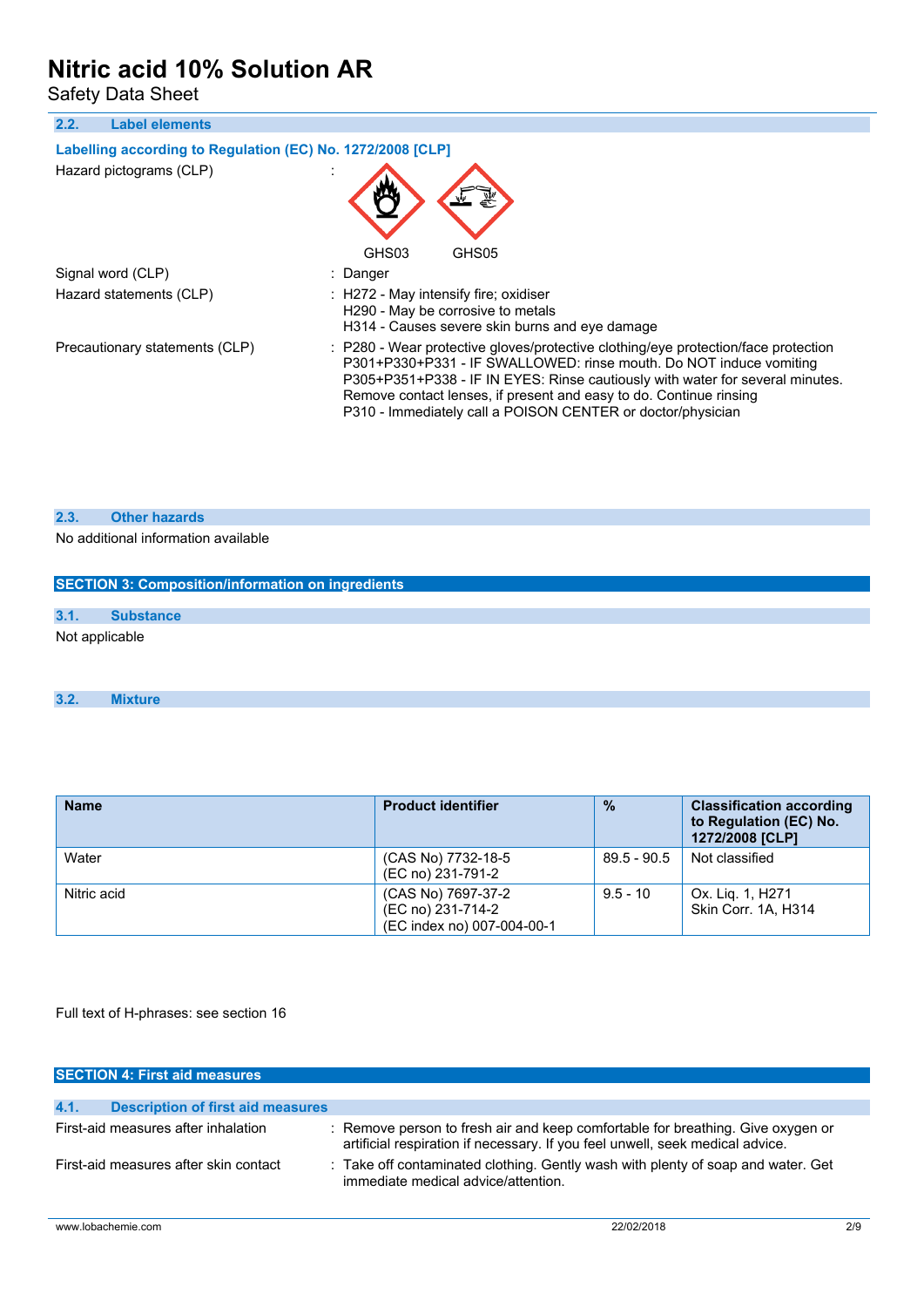Safety Data Sheet

| First-aid measures after eye contact                                        | : Remove contact lenses, if present and easy to do. Continue rinsing. Rinse cautiously<br>with water for several minutes. If eye irritation persists: Get medical advice/attention. |
|-----------------------------------------------------------------------------|-------------------------------------------------------------------------------------------------------------------------------------------------------------------------------------|
| First-aid measures after ingestion                                          | : Rinse mouth. Do not induce vomiting. If you feel unwell, seek medical advice.                                                                                                     |
| 4.2.<br>Most important symptoms and effects, both acute and delayed         |                                                                                                                                                                                     |
| Symptoms/injuries                                                           | : Causes severe skin burns and eye damage.                                                                                                                                          |
| 4.3.                                                                        | Indication of any immediate medical attention and special treatment needed                                                                                                          |
| Treat symptomatically.                                                      |                                                                                                                                                                                     |
| <b>SECTION 5: Firefighting measures</b>                                     |                                                                                                                                                                                     |
| 5.1.                                                                        |                                                                                                                                                                                     |
| <b>Extinguishing media</b><br>Suitable extinguishing media                  | : dry chemical powder, alcohol-resistant foam, carbon dioxide (CO2).                                                                                                                |
| Unsuitable extinguishing media                                              | : Water. Do not use a heavy water stream.                                                                                                                                           |
|                                                                             |                                                                                                                                                                                     |
| 5.2.<br>Special hazards arising from the substance or mixture               |                                                                                                                                                                                     |
| Fire hazard                                                                 | : May intensify fire; oxidiser.                                                                                                                                                     |
| Hazardous decomposition products in                                         | : May release flammable gases.                                                                                                                                                      |
| case of fire                                                                |                                                                                                                                                                                     |
| 5.3.<br><b>Advice for firefighters</b>                                      |                                                                                                                                                                                     |
| Protection during firefighting                                              | : Do not attempt to take action without suitable protective equipment.                                                                                                              |
|                                                                             |                                                                                                                                                                                     |
| <b>SECTION 6: Accidental release measures</b>                               |                                                                                                                                                                                     |
| 6.1.                                                                        | Personal precautions, protective equipment and emergency procedures                                                                                                                 |
| 6.1.1.<br>For non-emergency personnel                                       |                                                                                                                                                                                     |
| <b>Emergency procedures</b>                                                 | : Do not breathe vapours.                                                                                                                                                           |
|                                                                             |                                                                                                                                                                                     |
| 6.1.2.<br>For emergency responders                                          |                                                                                                                                                                                     |
| Protective equipment<br><b>Emergency procedures</b>                         | : Use personal protective equipment as required.<br>: Ventilate area. Stop release.                                                                                                 |
|                                                                             |                                                                                                                                                                                     |
| 6.2.<br><b>Environmental precautions</b>                                    |                                                                                                                                                                                     |
| Avoid release to the environment.                                           |                                                                                                                                                                                     |
|                                                                             |                                                                                                                                                                                     |
| 6.3.<br>Methods and material for containment and cleaning up                |                                                                                                                                                                                     |
| Methods for cleaning up                                                     | : Collect spillage. On land, sweep or shovel into suitable containers. Soak up spills<br>with inert solids, such as clay or diatomaceous earth as soon as possible.                 |
|                                                                             |                                                                                                                                                                                     |
| <b>Reference to other sections</b><br>6.4.                                  |                                                                                                                                                                                     |
| No additional information available                                         |                                                                                                                                                                                     |
| <b>SECTION 7: Handling and storage</b>                                      |                                                                                                                                                                                     |
| 7.1.<br><b>Precautions for safe handling</b>                                |                                                                                                                                                                                     |
| Precautions for safe handling                                               | : Avoid contact with skin and eyes.                                                                                                                                                 |
| Hygiene measures                                                            | : Wash hands and other exposed areas with mild soap and water before eating,                                                                                                        |
|                                                                             | drinking or smoking and when leaving work.                                                                                                                                          |
|                                                                             |                                                                                                                                                                                     |
| 7.2.<br><b>Conditions for safe storage, including any incompatibilities</b> |                                                                                                                                                                                     |
| Storage conditions                                                          | : Keep container tightly closed. Store in a dry place. Store in a well-ventilated place.                                                                                            |
| <b>Specific end use(s)</b><br>7.3.                                          |                                                                                                                                                                                     |
| No additional information available                                         |                                                                                                                                                                                     |
| <b>SECTION 8: Exposure controls/personal protection</b>                     |                                                                                                                                                                                     |
|                                                                             |                                                                                                                                                                                     |
| 8.1.<br><b>Control parameters</b>                                           |                                                                                                                                                                                     |
| No additional information available                                         |                                                                                                                                                                                     |
| www.lobachemie.com                                                          | 22/02/2018<br>3/9                                                                                                                                                                   |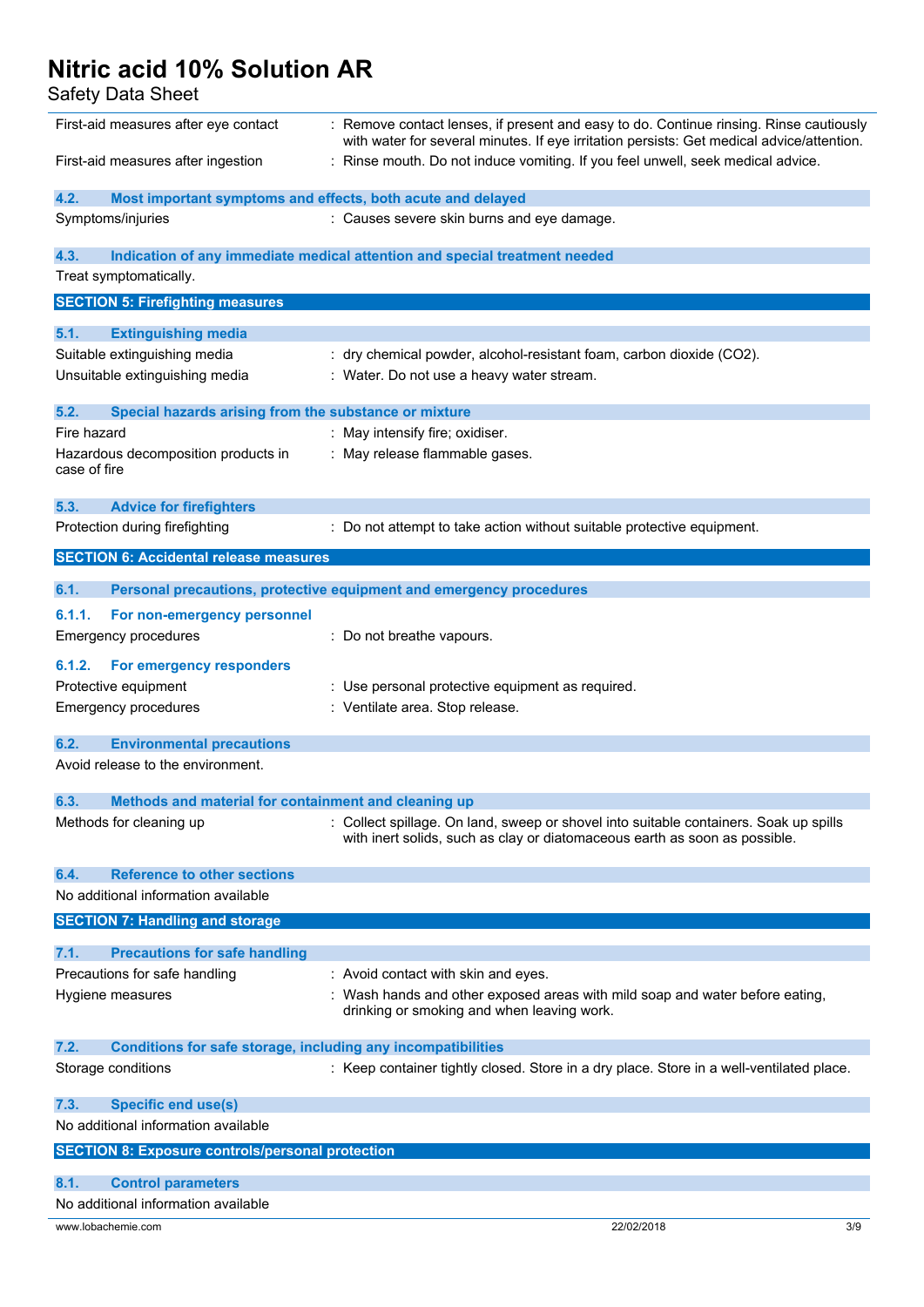| 8.2.<br><b>Exposure controls</b>                              |                                    |
|---------------------------------------------------------------|------------------------------------|
| Hand protection                                               | : protective gloves                |
| Eye protection                                                | Chemical goggles or safety glasses |
| Respiratory protection                                        | Wear appropriate mask              |
| <b>SECTION 9: Physical and chemical properties</b>            |                                    |
| 9.1.<br>Information on basic physical and chemical properties |                                    |
| Physical state                                                | : Liquid                           |
| Colour                                                        | : Clear Colorless.                 |
| Odour                                                         | : No data available                |
| Odour threshold                                               | : No data available                |
| pH                                                            | : No data available                |
| Relative evaporation rate (butylacetate=1)                    | : No data available                |
| Melting point                                                 | No data available                  |
| Freezing point                                                | No data available                  |
| <b>Boiling point</b>                                          | No data available                  |
| Flash point                                                   | : No data available                |
| Auto-ignition temperature                                     | No data available                  |
| Decomposition temperature                                     | : No data available                |
| Flammability (solid, gas)                                     | : No data available                |
| Vapour pressure                                               | No data available                  |
| Relative vapour density at 20 °C                              | : No data available                |
| Relative density                                              | No data available                  |
| Solubility                                                    | : No data available                |
| Log Pow                                                       | No data available                  |
| Viscosity, kinematic                                          | No data available                  |
| Viscosity, dynamic                                            | : No data available                |
| Explosive properties                                          | : No data available                |
| Oxidising properties                                          | No data available                  |
| <b>Explosive limits</b>                                       | No data available                  |
|                                                               |                                    |

No additional information available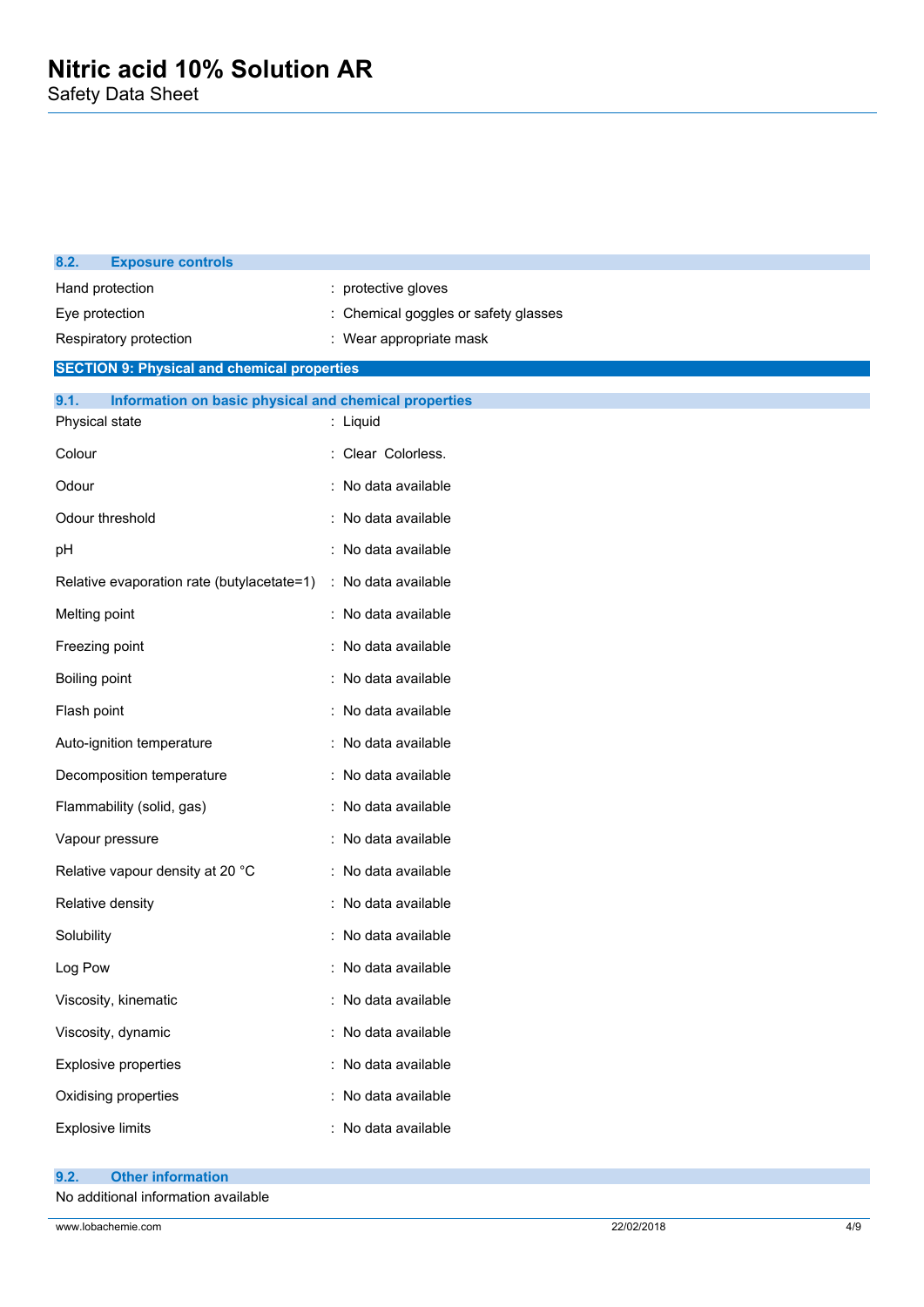Safety Data Sheet

| <b>SECTION 10: Stability and reactivity</b>               |                                            |  |
|-----------------------------------------------------------|--------------------------------------------|--|
| 10.1.<br><b>Reactivity</b>                                |                                            |  |
| May be corrosive to metals. May intensify fire; oxidiser. |                                            |  |
| 10.2.<br><b>Chemical stability</b>                        |                                            |  |
| Stable under normal conditions.                           |                                            |  |
| 10.3.<br><b>Possibility of hazardous reactions</b>        |                                            |  |
| No additional information available                       |                                            |  |
| <b>Conditions to avoid</b><br>10.4.                       |                                            |  |
| Direct sunlight. Overheating. Open flame. Moisture.       |                                            |  |
| <b>Incompatible materials</b><br>10.5.                    |                                            |  |
| No additional information available                       |                                            |  |
| 10.6.<br><b>Hazardous decomposition products</b>          |                                            |  |
| No additional information available                       |                                            |  |
| <b>SECTION 11: Toxicological information</b>              |                                            |  |
| 11.1.<br>Information on toxicological effects             |                                            |  |
| Acute toxicity                                            | : Not classified                           |  |
|                                                           |                                            |  |
| Skin corrosion/irritation                                 | : Causes severe skin burns and eye damage. |  |
| Serious eye damage/irritation                             | Serious eye damage, category 1, implicit   |  |
| Respiratory or skin sensitisation                         | : Not classified                           |  |
| Germ cell mutagenicity                                    | : Not classified                           |  |
| Carcinogenicity                                           | : Not classified                           |  |
| Reproductive toxicity                                     | Not classified                             |  |
| Specific target organ toxicity (single<br>exposure)       | Not classified                             |  |
| Specific target organ toxicity (repeated<br>exposure)     | : Not classified                           |  |
| Aspiration hazard                                         | : Not classified                           |  |

### **SECTION 12: Ecological information**

**12.1. Toxicity** No additional information available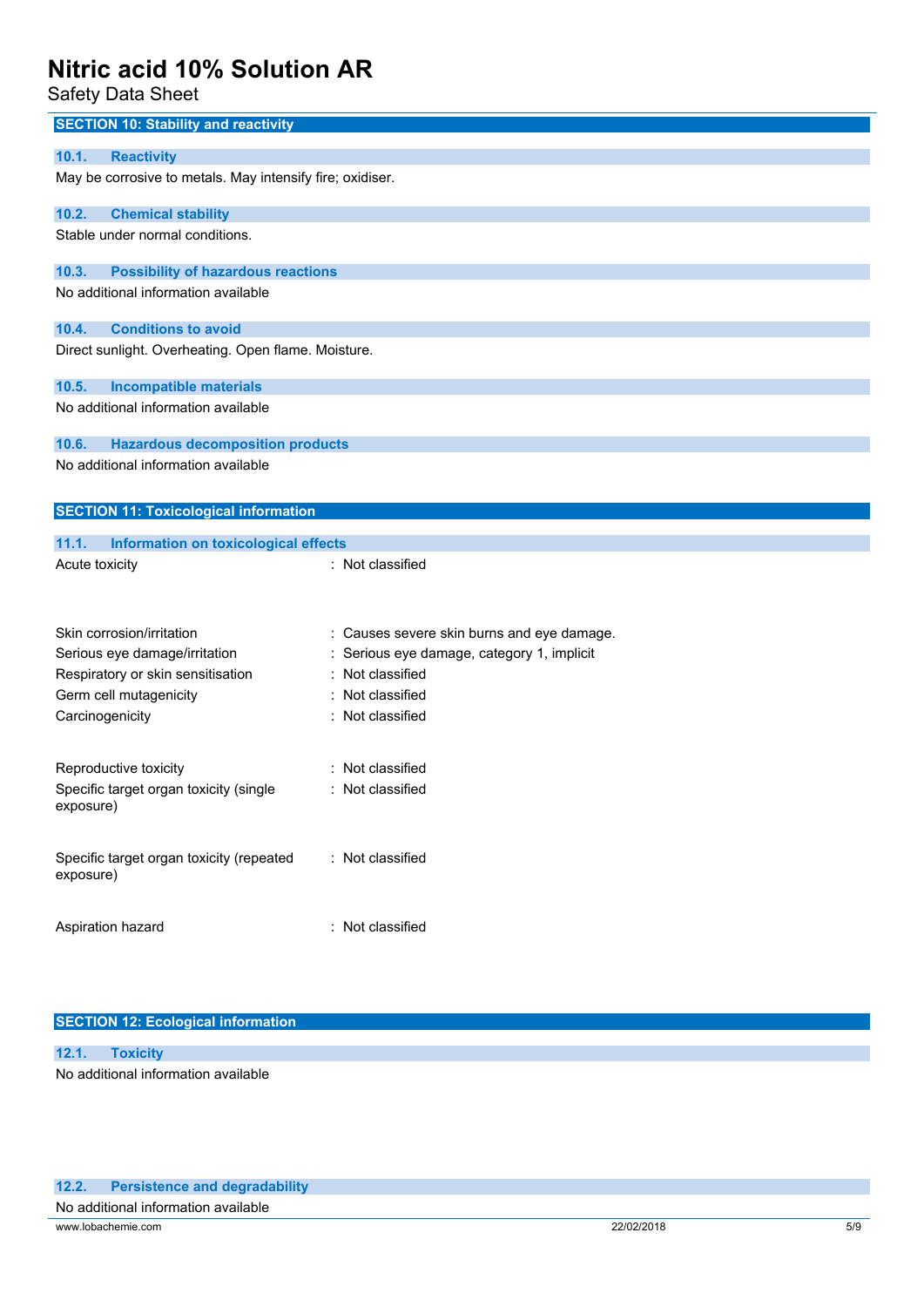Safety Data Sheet

| 12.3.<br><b>Bioaccumulative potential</b>          |                                   |
|----------------------------------------------------|-----------------------------------|
| No additional information available                |                                   |
|                                                    |                                   |
| 12.4.<br><b>Mobility in soil</b>                   |                                   |
| No additional information available                |                                   |
| 12.5.<br><b>Results of PBT and vPvB assessment</b> |                                   |
| No additional information available                |                                   |
|                                                    |                                   |
|                                                    |                                   |
| 12.6.<br><b>Other adverse effects</b>              |                                   |
| No additional information available                |                                   |
| <b>SECTION 13: Disposal considerations</b>         |                                   |
| <b>Waste treatment methods</b><br>13.1.            |                                   |
| No additional information available                |                                   |
| <b>SECTION 14: Transport information</b>           |                                   |
| In accordance with ADR / RID / IMDG / IATA / ADN   |                                   |
|                                                    |                                   |
| 14.1.<br><b>UN number</b>                          |                                   |
| UN-No. (ADR)                                       | : 2031                            |
| UN-No. (IMDG)                                      | : 2031                            |
| UN-No.(IATA)                                       | 2031                              |
| UN-No.(ADN)                                        | : Not regulated                   |
| UN-No. (RID)                                       | : Not regulated                   |
| 14.2.<br><b>UN proper shipping name</b>            |                                   |
| Proper Shipping Name (ADR)                         | : NITRIC ACID                     |
| Proper Shipping Name (IMDG)                        | : NITRIC ACID                     |
| Proper Shipping Name (IATA)                        | : NITRIC ACID                     |
| Proper Shipping Name (ADN)                         | : Not regulated                   |
| Proper Shipping Name (RID)                         | : Not regulated                   |
| Transport document description (ADR)               | : UN 2031 NITRIC ACID, 8, II, (E) |
| Transport document description (IMDG)              | : UN 2031 NITRIC ACID, 8, II      |
| Transport document description (IATA)              | : UN 2031 NITRIC ACID, 8, II      |
| 14.3.<br><b>Transport hazard class(es)</b>         |                                   |
| <b>ADR</b>                                         |                                   |
| Transport hazard class(es) (ADR)                   | : 8                               |
| Danger labels (ADR)                                | : 8                               |
|                                                    |                                   |
|                                                    |                                   |
|                                                    |                                   |
|                                                    |                                   |
| <b>IMDG</b>                                        |                                   |
| Transport hazard class(es) (IMDG)                  | : 8                               |
| Danger labels (IMDG)                               | : 8                               |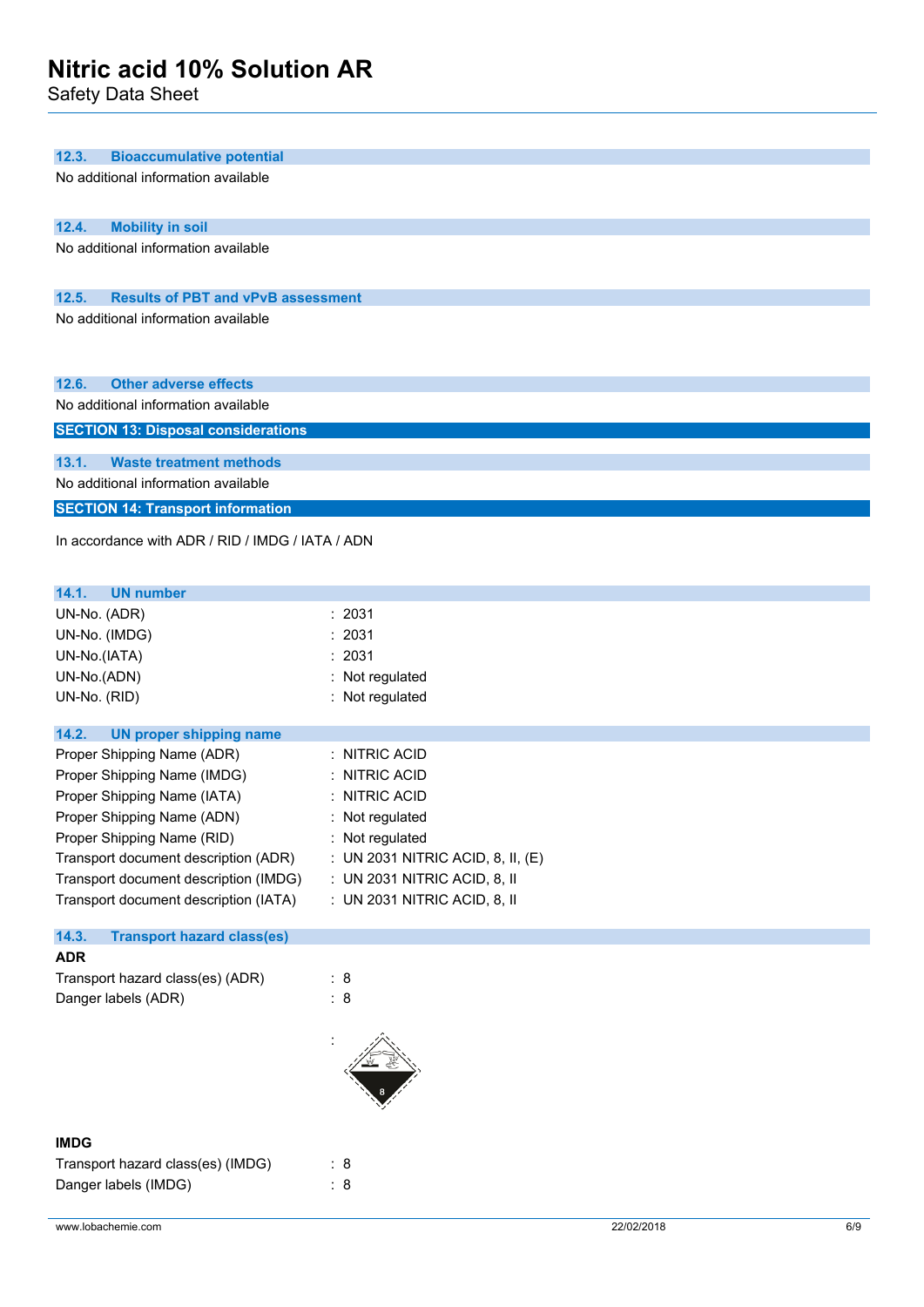Safety Data Sheet

| <b>IATA</b>                           |                                          |
|---------------------------------------|------------------------------------------|
| Transport hazard class(es) (IATA)     | : $8$                                    |
| Hazard labels (IATA)                  | : 8                                      |
|                                       |                                          |
| <b>ADN</b>                            |                                          |
| Transport hazard class(es) (ADN)      | : Not regulated                          |
| <b>RID</b>                            |                                          |
| Transport hazard class(es) (RID)      | : Not regulated                          |
| 14.4.<br><b>Packing group</b>         |                                          |
| Packing group (ADR)                   | $\therefore$ $\parallel$                 |
| Packing group (IMDG)                  | $\therefore$ II                          |
| Packing group (IATA)                  | $\therefore$ 11                          |
| Packing group (ADN)                   | : Not regulated                          |
| Packing group (RID)                   | : Not regulated                          |
| <b>Environmental hazards</b><br>14.5. |                                          |
| Dangerous for the environment         | : No                                     |
| Marine pollutant                      | : No                                     |
| Other information                     | : No supplementary information available |

#### $14.6.$ **14.6. Special precautions for user**

| - Overland transport                                         |                |               |
|--------------------------------------------------------------|----------------|---------------|
| Classification code (ADR)                                    |                | :C1           |
| Limited quantities (ADR)                                     |                | : 1L          |
| Excepted quantities (ADR)                                    |                | E2            |
| Packing instructions (ADR)                                   |                | : P001, IBC02 |
| Special packing provisions (ADR)                             |                | : PP81, B15   |
| Mixed packing provisions (ADR)                               |                | : MP15        |
| Portable tank and bulk container<br>instructions (ADR)       |                | : T8          |
| Portable tank and bulk container special<br>provisions (ADR) |                | : TP2         |
| Tank code (ADR)                                              |                | : L4BN        |
| Vehicle for tank carriage                                    |                | : AT          |
| Transport category (ADR)                                     |                | : 2           |
| Hazard identification number (Kemler No.)                    |                | :80           |
| Orange plates                                                | $\overline{a}$ |               |
|                                                              |                |               |
|                                                              |                |               |

Tunnel restriction code (ADR) : E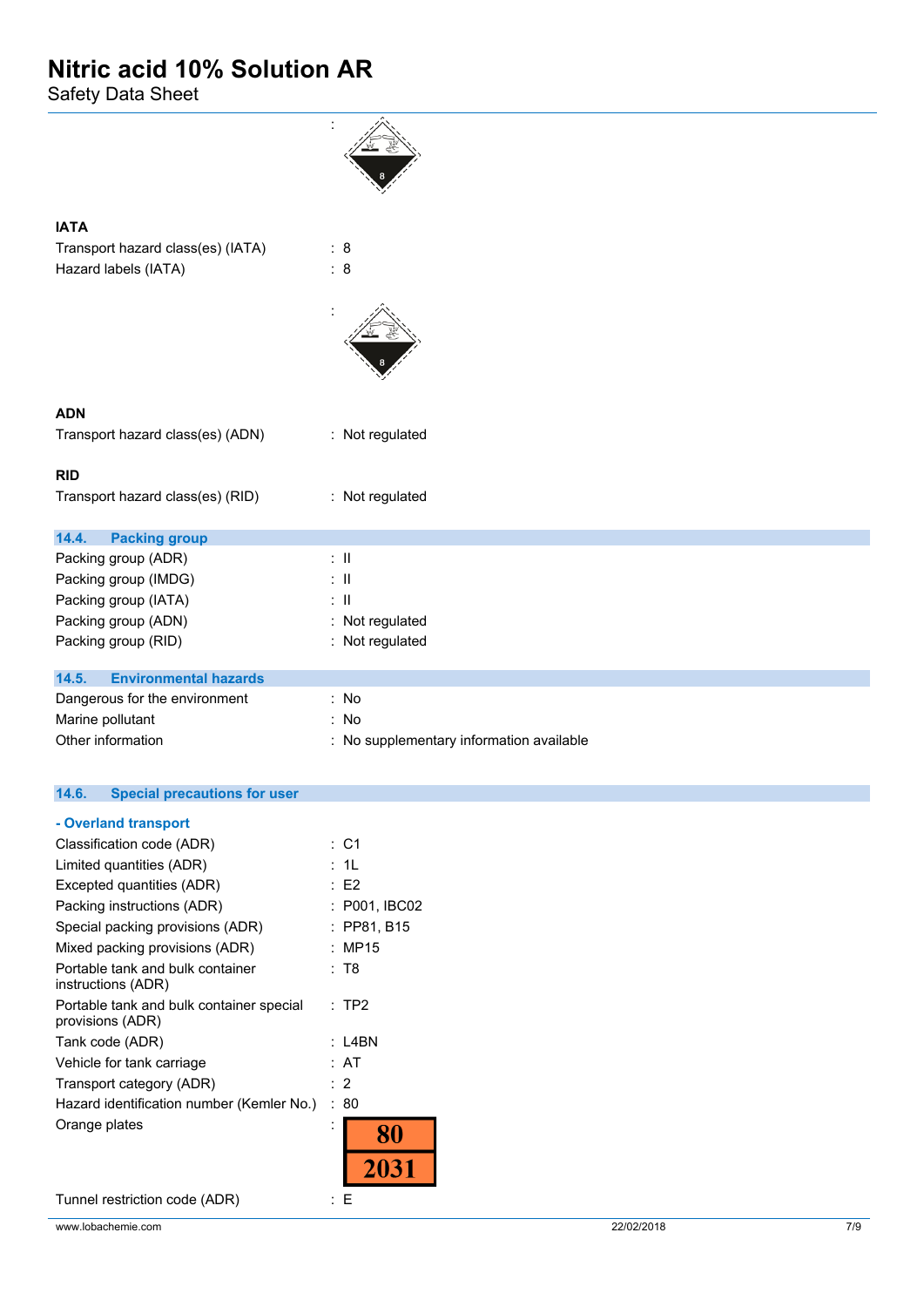Safety Data Sheet

| EAC code                                        | : 2P                    |
|-------------------------------------------------|-------------------------|
| APP code                                        | $\therefore$ B          |
| - Transport by sea                              |                         |
| Limited quantities (IMDG)                       | : 1L                    |
| Excepted quantities (IMDG)                      | $\therefore$ E2         |
| Packing instructions (IMDG)                     | : P001                  |
| Packing provisions (IMDG)                       | $:$ PP81                |
| IBC packing instructions (IMDG)                 | $\therefore$ IBC02      |
| IBC special provisions (IMDG)                   | : B15, B20              |
| Tank instructions (IMDG)                        | : T8                    |
| Tank special provisions (IMDG)                  | :TP2                    |
| EmS-No. (Fire)                                  | $E - A$                 |
| EmS-No. (Spillage)                              | $: S-B$                 |
| Stowage category (IMDG)                         | $\therefore$ D          |
| Segregation (IMDG)                              | : SG6, SG16, SG17, SG19 |
| - Air transport                                 |                         |
| PCA Excepted quantities (IATA)                  | $\therefore$ EO         |
| PCA Limited quantities (IATA)                   | : Forbidden             |
| PCA limited quantity max net quantity<br>(IATA) | : Forbidden             |
| PCA packing instructions (IATA)                 | : Forbidden             |
| PCA max net quantity (IATA)                     | : Forbidden             |
| CAO packing instructions (IATA)                 | : 855                   |
| CAO max net quantity (IATA)                     | : 30L                   |
| ERG code (IATA)                                 | : 8L                    |

### **- Inland waterway transport** Not regulated

### **- Rail transport**

Not regulated

**14.7. Transport in bulk according to Annex II of MARPOL 73/78 and the IBC Code**

Not applicable

**SECTION 15: Regulatory information**

**15.1. Safety, health and environmental regulations/legislation specific for the substance or mixture**

**15.1.1. EU-Regulations**

Contains no substances with Annex XVII restrictions Contains no REACH candidate substance

Contains no REACH Annex XIV substances.

### **15.1.2. National regulations**

### **Germany**

AwSV/VwVwS Annex reference : Water hazard class (WGK) 3, strongly hazardous to water (Classification according to AwSV, Annex 1)